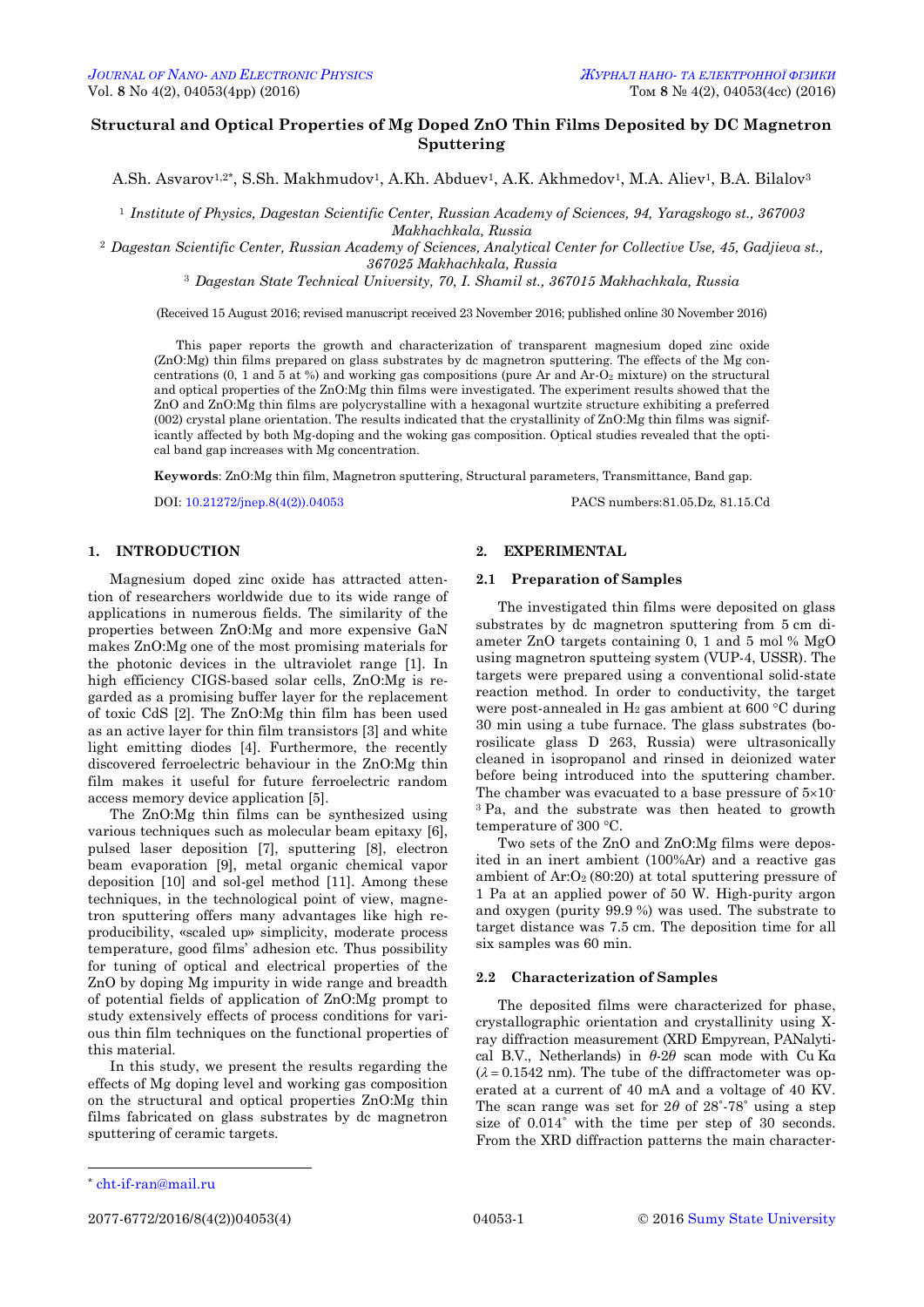istics of observed peaks such as their position, intensity, form and full width at half maxima (FWHM) was estimated by using HighScore Plus software.

UV-visible spectroscopy was utilized for studying the optical transparency of the deposited thin films. The transmission spectra ranging from 300-1100 nm were measured by using a UV-3600 spectrophotometer (Shimadzu, Japan). Data on the absorption edge of the transmission spectra were used to determine the optical bang gap by the Tauc method. At the same time, the thickness and the optical constants of the thin films were determined from the transmittance spectra too by utilising special PUMA software, based on the pointwise unconstrained minimization approach method [12]. Additional measurement of the film thickness for the several samples by profilometry (Model 130 Profilometer, Proton-MIET, Russia) confirmed sufficiently accuracy of the used optical method for determining the thickness of the ZnO thin films.

### **3. RESULTS AND DISCUSSION**

Fig. 1 shows the evaluation of the growth rate for the ZnO:Mg thin films deposited under the same sputtering power and time duration. This evaluation revealed that the growth rate is strongly dependent on the Mg doping level in the case of sputtering in pure Ar. The growth rate decreased from 17.5 to 9 nm/min when the Mg content increases up to 5 at %, that might be due to difference in sputtering efficiency for pure ZnO and Mg-doped ZnO targets. Addition of the  $O_2$  to the working gas resulted naturally in a decrease in the growth rate to about 7 nm/min, however, in this case, the growth rate became insensitive to the composition of the sputtering target.



**Fig. 1** – Dependence of growht rate of the thin films on Mg content for sputtering in pure Ar (squares) and  $Ar-O<sub>2</sub>$  mixture (triangles)

Fig. 2 presents XRD patterns of undoped ZnO and ZnO:Mg thin films deposited on glass substrates in the inert ambient (100 % Ar) and the reactive gas ambient (Ar-O<sup>2</sup> gas mixture). All the thin films show a strong preferred orientation: there is the dominant diffraction from (00*l*) planes of a hexagonal wurtzite structure ZnO indicating that crystal *c*-axis of the films is inclined to be perpendicular to the substrate surface.

The doping up to 5.0 at % of ZnO thin films did not result in the formation of new phases related with Mg, which means that the impurity does not change the wurtzite structure of ZnO.



**Fig. 2** – XRD spectra of ZnO and ZnO:Mg thin films deposited in Ar (a) and in Ar- $O_2$  gas mixture (b)

The doping of ZnO by Mg changes the intensities of (002) peak, its position and FWHM. In the case of the sputtering in pure Ar (Fig. 2a) the intensity of (002) peak decreases, the peak shifts slightly to higher values of  $2\theta$ , and the FWHM increases with increasing the doping level. This behavior indicates that the crystal quality of the films was deteriorated with higher Mg concentration in the ZnO crystal system.

Introducing oxygen into the working gas results in significant suppression of the (002) peak intensity and broadening of the peak for the undoped ZnO thin film (Fig. 2b). However, in this case the intensity of (002) peak increases and the FWHM decreases with increasing the doping level. It clearly indicates that crystal quality of the films deposited in  $Ar-O<sub>2</sub>$  gas gas ambient get improved with increase in the Mg content.

The average crystalline size (the size of the coherently scattering domains) in the deposited ZnO:Mg thin films was evaluated by using the Scherrer's formula,

$$
D = 0.94 \lambda / (\beta \sin \theta), \tag{1}
$$

where *D* is average crystalline size of crystal,  $\lambda$  is the wavelength of the X-ray source used,  $\beta$  is the FWHM of the (002) peak and  $\theta$  is the angle of the peak.

Also the lattice parameter *c* of the wurtzite structure ZnO were calculated, according to the formula for a hexagonal structure

$$
c = 2d_{002} = \lambda/\sin\theta. \tag{2}
$$

The calculated average crystalline size and lattice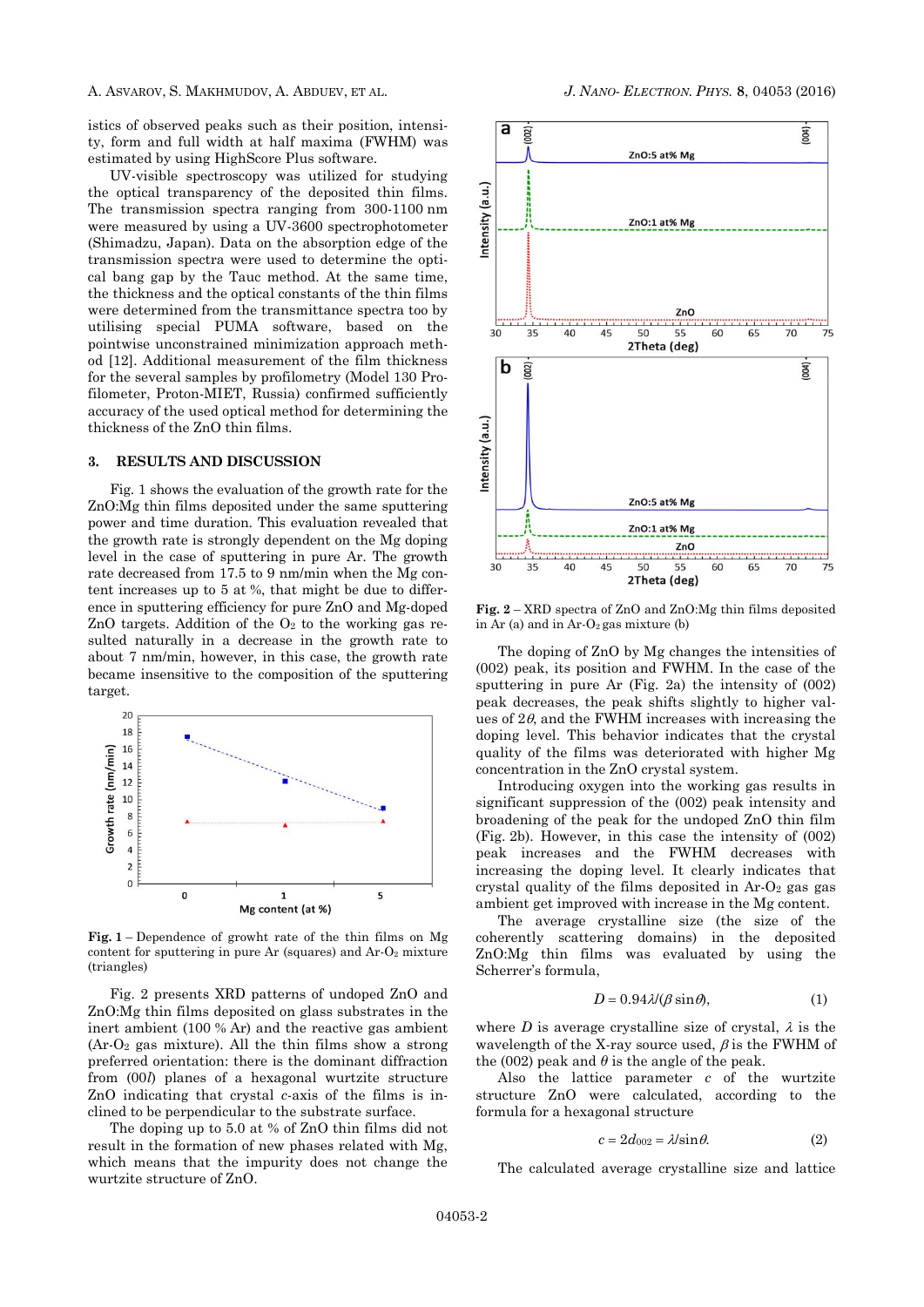parameter *c* are plotted in Fig. 3. As can be seen from the Fig. 3a, the doping of ZnO thin films deposited in the Ar ambient changes the crystalline size from 39 to 31 nm, i.e. Mg impurity in this case plays a role of the crystallite growth inhibitor.



**Fig. 3** – Average crystalline size and lattice parameter *c* of ZnO and ZnO:Mg thin films deposited in Ar (a) and in Ar-O<sup>2</sup> gas mixture (b)

Further, it can also be seen that the introduction of  $O<sub>2</sub>$  into the working gas also suppresses the growth of ZnO crystallites by comparing the data for the undoped ZnO films – the crystalline size decreased from 39 to 22.5 nm (Fig. 3a and 3b). However, for the layers deposited in the  $Ar-O<sub>2</sub>$  ambient the crystallite size increases with increasing magnesium content up to 5 at % (Fig. 3b), i.e. Mg impurity improves the crystallinity of ZnO thin films deposited in the the reactive gas ambient.

Meanwhile, it was clear from Fig. 3 that the calculated lattice parameter *c* for all undoped and Mg doped ZnO thin films has lager values compared with the bulk ZnO  $(c_0 = 5.205 \text{ Å})$ , implying by some positive strain of ZnO films which indicated a compressive stress in the films [8].

Comparing Fig. 3a and 3b, it can be concluded that the films deposited in the  $Ar-O<sub>2</sub>$  ambient are more strained. However, in both cases, the lattice constant *c* decreased with increasing of the Mg content. As has been reported previously, the presence of interstitial oxygen had an expansive effect on the lattice, which resulted in the compressive strain, occurring along the *c*-axis [13]. Therefore, the O-rich sputtering condition, that could promote occurrence of interstitial defects,

are responsible for the presence of large stress in the ZnO:Mg thin films. In the same time, the incorporation of Mg in ZnO lattice site contributed to reduction of the compressive stress [7, 14].

Optical transmittance spectra of the ZnO:Mg thin films prepared with different Mg concentration in the wavelength range from 300 to 1100 nm are shown in Fig. 4.

Thin-film interference was observed in all spectra. The number and the magnitude of interference extrema depended on the film thickness, optical constants of the films and the smoothness of the film interfaces. Spectrophotometric measurements of the ZnO:Mg thin films, deposited in Ar ambient, revealed that the transmittance in the visible range was diminished with the drop in Mg content (Fig. 4a). However, in addition to the contribution of doping, this should be associated to the increased surface roughness too. The thicknesses of undoped ZnO, ZnO:1 at% Mg and ZnO:5 at% Mg thin films were 1050, 730 and 540 nm, respectively. It is known for ZnO-based films that the roughness tends to increase with rise the film thickness [15]. The roughness of the film affects the transparency due to scattering of incident light.



**Fig. 4** – Optical transmittance spectra of ZnO and ZnO:Mg thin films deposited in Ar (a) and in  $Ar-O<sub>2</sub>$  gas mixture (b)

In turn, in the case of sputtering in the  $Ar-O_2$  ambient (Fig. 4b), when the films had approximately same thickness of 420-450 nm, we found no significant differences in the transparence of the films with varying Mg concentrations for the spectral range of 400-1100 nm. Main effect of Mg impurity on the optical transmittance of ZnO was that the absorption edge shifts to a